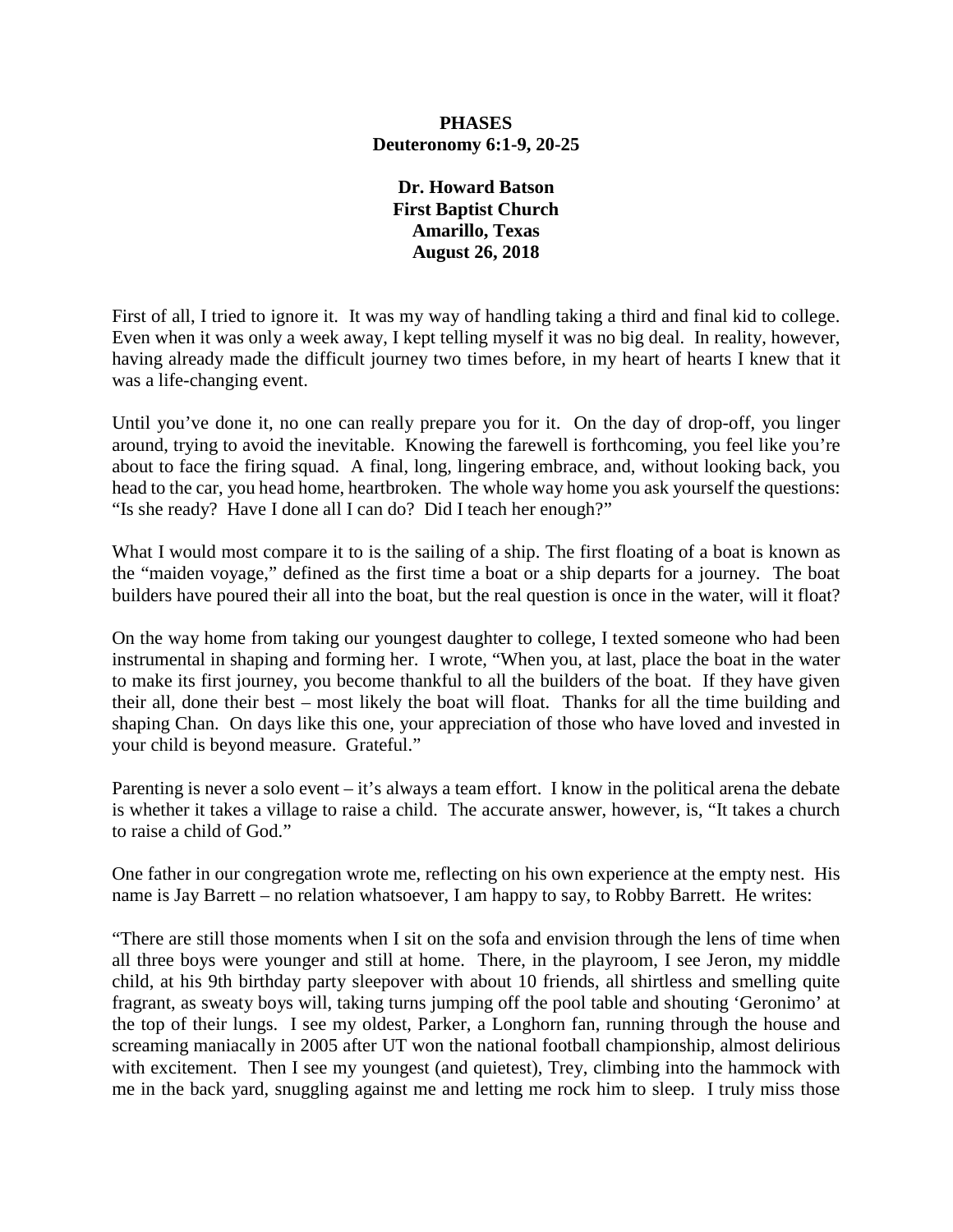days and sometimes wish I could go back and re-live those moments so as to enjoy them more completely....

"Those three empty bedrooms are tangible reminders that the boys no longer dwell in our house.... I used to stand outside each door at night long after the boys had gone to sleep and spend some moments in prayer, thanking God for the blessing of being a father and asking Him to bless each son, to keep each safe, and to allow each boy to use his gifts in Kingdom work."

Thoughts of a father with three boys.

I am speaking from the heart today. I want you to understand how First Baptist is completely committed to partnering with you to get your family ready for that day. And if you say, "Well, Pastor, I don't have children, so this sermon is not for me" – no, these children are your children, too, if you're part of the family of faith at First Baptist. You're a boat builder, joining us in getting kids ready for the journey.

Out in our hallway today, on the second and third floors, we're going to gift you with guidelines for the phases of your child's life. I hold in my hand just a few. Here is the one we'll give you if you have a newborn. It begins, "You've never known sleep deprivation like this." It gives you some advice at this stage of the journey. Tells you what to look for physically, mentally, verbally, and emotionally [read examples]. It says being a newborn is just a phase – don't miss it. From this first pamphlet, you have 936 Sundays to get your child ready for the journey out of the nest.

I'll skip ahead. If you've got a fourth grader today, we're going to hand you the Fourth Grade pamphlet, if you've got a ninth grader, we're going to hand you the Ninth Grade pamphlet, to tell you how to get ready for this phase of development.

When we move from the new baby all the way up to the kindergartener, we've gone from 936 weeks to get ready to see if the boat will float to 676 weeks. How many Sundays will you be here, investing in your child's faith, between being a new baby and kindergarten?

Let's skip ahead to fourth grade. It's shocking. By the time a child reaches fourth grade, we're down to 468 Sundays to instill a moral compass in your child, to teach him or her, "Thus sayeth the Lord God Almighty."

Oh, it's not the church's job alone. We're journeying along with you. Just like the basketball coach who teaches you what to do at practice but then says, "You've got to also put in a little effort in your own backyard."

Let's go from fourth grade all the way up to ninth grade, and now we've only got 208 weeks – only 208 Sundays left before your child leaves the nest. In 208 weeks you'll come face-to-face with what we've just experienced. And when your child enters the twelfth grade, we've got 52 Sundays left. That's it. The Twelfth Grade pamphlet says your role at this stage is to mobilize your child's potential. The countdown clock says in the twelfth grade, "You will probably feel urgency in these last 52 weeks."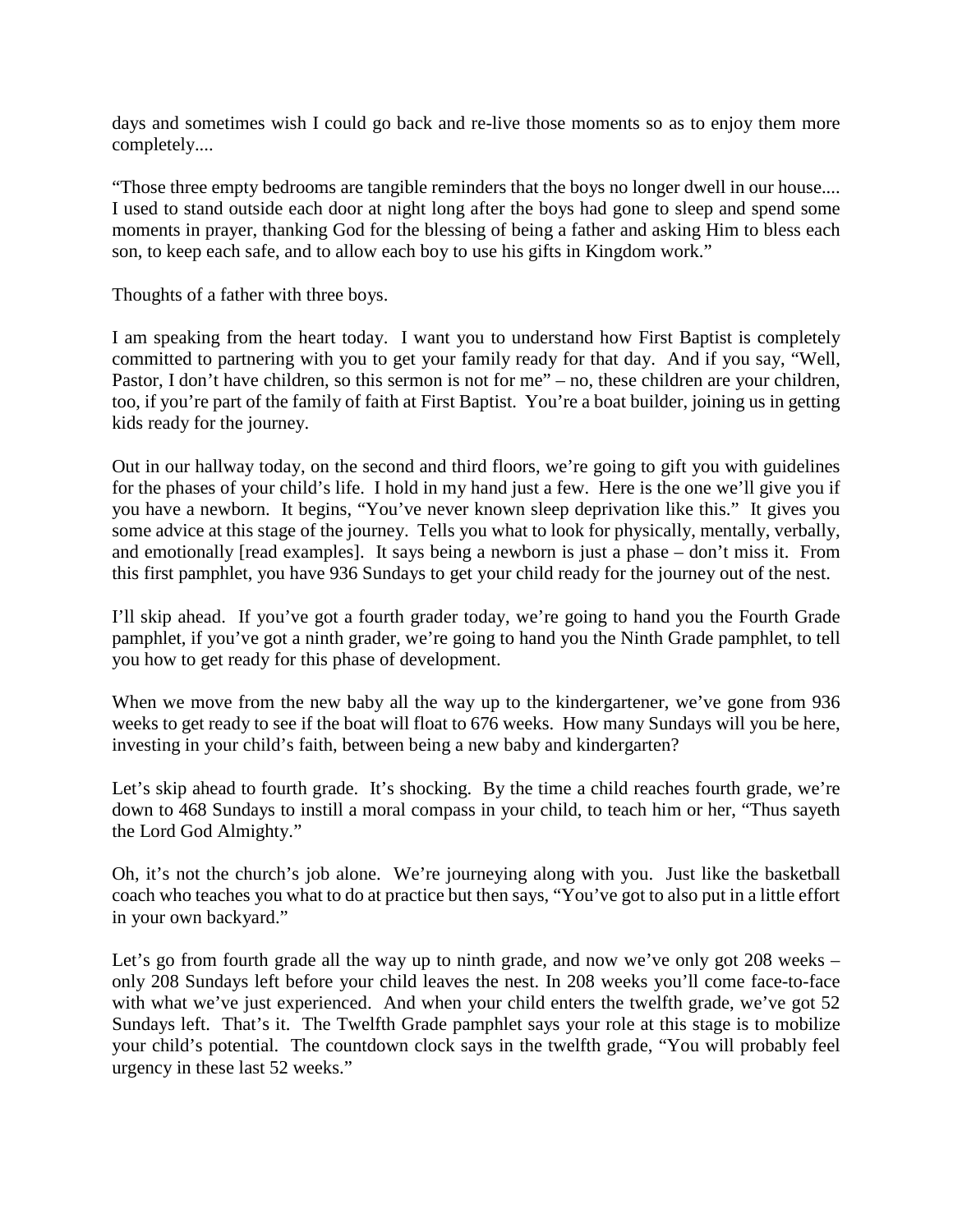First Baptist Church is with you on the journey. And I will say this very clearly: There is no way that my family could have faced last Friday without this church family. Not only have we poured ourselves into our child for these 936 weeks, but you have poured yourself into our child as well. Our staff has poured themselves into my children. Our Sunday School teachers have poured themselves into my children. We have raised my children together.

I would never, ever, want to limit my children to only my perspective. And the Sunday School classes, camps, VBSes, mission activities, choirs, sports ministries, and girls' Bible studies have combined to make the congregation of FBC the most powerful force, second only us, in shaping my children because the church, too, is family. I dare not call out names, but I have names in my mind. You have been surrogate aunts, uncles, and grandparents. You have helped us build the boats.

I can't imagine for a moment this morning how some are so arrogant as to say, "I don't need church. I don't need community. I don't need a family of faith. I am fully equipped to get my child ready for leaving the nest by myself. We, the parents, can do it all." I would say that's an awfully arrogant position, and the stakes are way too high for you to gamble with your child's future. It was never intended by God for you to do it alone. It was always intended for us to raise children in community, side-by-side. I have two graduate degrees in religion and there is no way I would trust myself alone to equip my child with a moral compass. My children are irrevocably shaped for good by you, First Baptist.

Imagine your child is going to make a one-of-a-kind trip. Your daughter is going to cross the desert – dry, hot, miles of sand. Can you imagine sending her out on such a dangerous journey without giving her an adequate supply of water? You just hug her neck and send her on her way without any canteen of water.

Or imagine your son or daughter going into a tropical rain forest without a compass. Trees so tall, canopies so all-encompassing that you can't tell what's east or west because you can't even see the sun. Can you imagine sending him into the jungle without a compass to guide him to safety.

If my daughter is going into the desert, she's going to have a canteen of water. And if my child is going into the jungle on a journey, she will have a compass to guide, to guide her to God.

I know those are silly scenarios, because you would never imagine sending your child on such a risky journey without making sure he or she had everything they needed to not only survive, but to thrive.

Fast forward from the crib 18 years later. Your child is heading off to college or going to work. Leaving home. Making his own way, or her own way, in life. Can you imagine sending him on that type of journey – life's real journey, it's not make-believe any more, it's not a make-believe desert or a trumped up tropical rain forest – without a belief system, a value system, a time-tested truth that would guide him or her to eternity with God.

Can you imagine having a conversation with your child like this: "Honey," I might say to my daughter, "there's a big, mean world out there, and there is no really right way or wrong way to do life. Just find your own way. Create your own truth and do the best that you can." I wouldn't,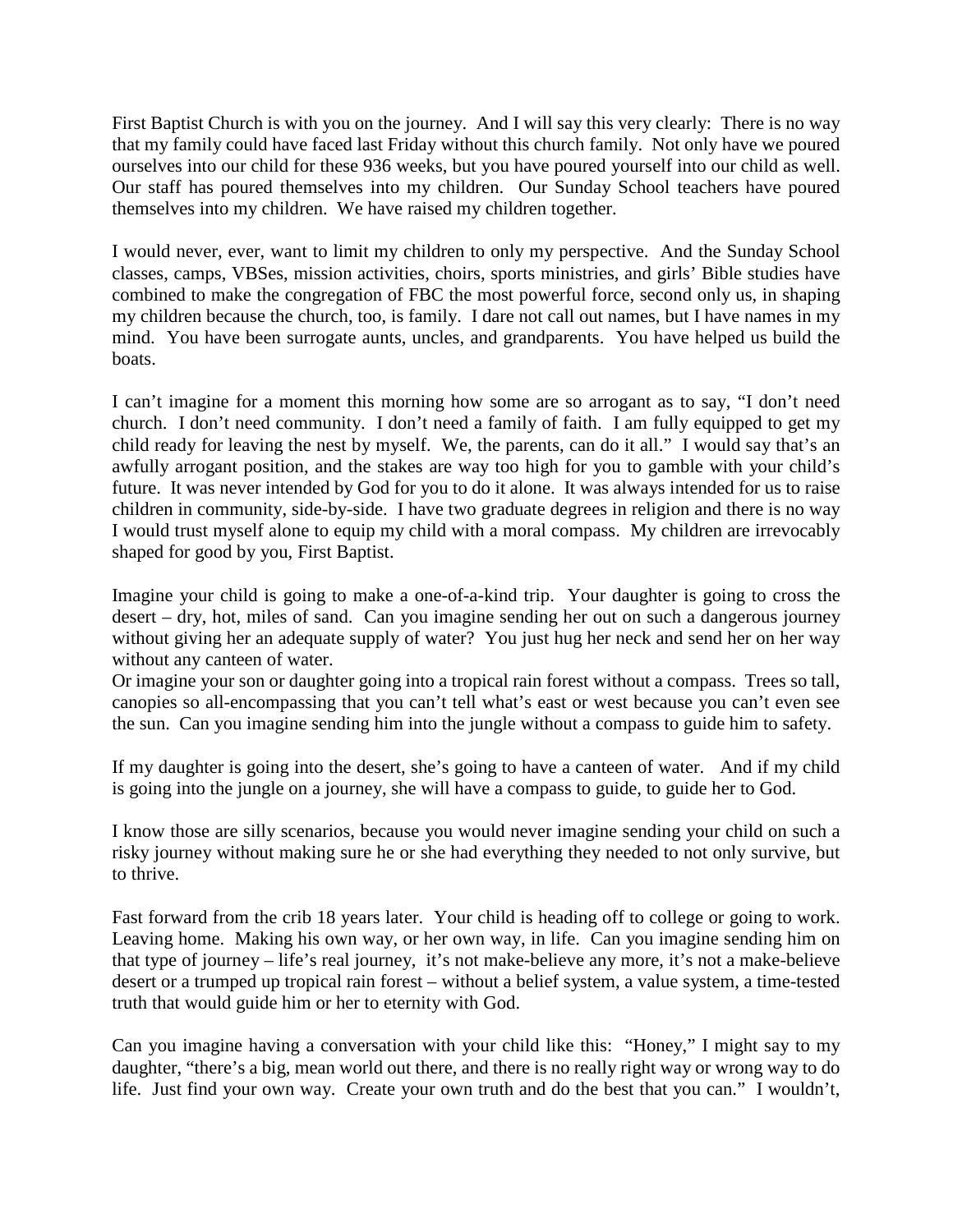for a moment, send off one of my daughters to college that way. And I hope you wouldn't send your child into life that way either.

All of us must have a moral compass. And we can't create our own compass. There is a compass that transcends us as individuals, and only because it transcends us can it really govern our lives. If I built the guide myself, I can't trust it, because who's to say I didn't fashion it to my own favor.

Well, we're not the first ones to think that our children need a moral compass. All the way back in the book of Deuteronomy, there is a famous passage of scripture called the *Shema*.

## Deuteronomy 6 starts out this way:

Now this is the commandment, the statutes and the judgments which the Lord your God has commanded me to teach you, that you might do them in the land where you are going over to possess it, so that you and your son and your grandson might fear the Lord your God, to keep all His statutes and His commandments, which I command you, all the days of your life, and that your days may be prolonged (vs. 1-2).

## Skip down to verse 4

Hear, O Israel! The Lord is our God, the Lord is one! And you shall love the Lord your God with all your heart and with all your soul and with all your might. And these words, which I am commanding you today, shall be on your heart; and you shall teach them diligently to your sons and shall talk of them when you sit in your house and when you walk by the way and when you lie down and when you rise up.

He starts out by saying in verse 4, "Hear, O Israel!"

The word is "Listen up. If you don't hear anything else I say, I want you to hear this..." is what the writer is saying. The command, "Hear, Israel," gives us the title for this sacred portion of scripture. It's the *Shema*, from the word "hear" in Hebrew. You might say these verses are the John 3:16 ("For God so loved the world that He gave His only begotten Son, that whoever believes in Him should not perish, but have everlasting life") of the Old Testament. They are some of the best known from the Old Testament. Any ancient Jew, even a backslider, would have known these verses, like all Christians know John 3:16.

A compass to guide every Jew, and his son and his grandson, is that the Lord our God is one. This truth set Israel apart from all other peoples: There is only one true God, the living God. A creating God. A redeeming God. A sustaining God. And we are to love that God with our whole heart, with all of our soul, and with all of our might.

Keep these words, he says, in your heart (verse 6).

And then verse 7. You teach them to your sons. Talk about them in your house – you know, when you're sitting down and when you're walking, when you're lying down and when you're rising. In other words, it doesn't matter when or where. At every moment, tell these things to your children.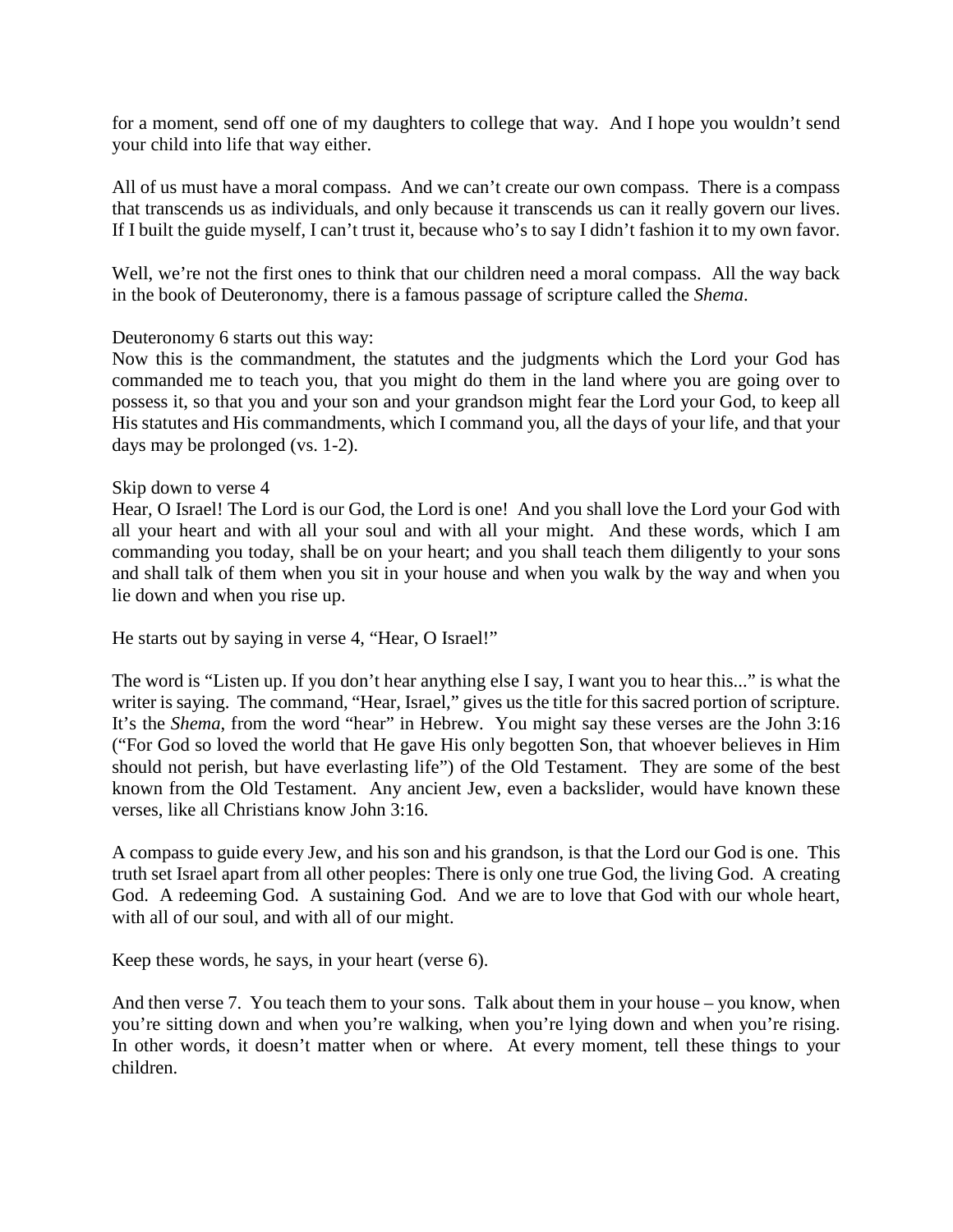What Moses is saying in Deuteronomy is that the Israelites are to pass down the stories of God's deliverance to their children. They were never to let their children forget the Exodus. God had delivered them from bondage and slavery in Egypt. God had freed them from the hand of Pharaoh. That was their story of deliverance, and, as God's people, our story of deliverance is freedom from sin and shame through the death and resurrection of Christ Jesus. And we must tell our redemption story to our children and our grandchildren.

There is a current belief in our culture that says, "Don't influence your children. Let them find their own way." I understand that, ultimately, each of my children will have to make her own decisions. But, we have an absolute responsibility to do our best to teach a child the truth, stories of the gospel, handed down from generation to generation. We must teach our children how to treat God, to acknowledge Him as the one and only true God, so that in doing so we learn how to treat our neighbor – the second great commandment. You remember Jesus' great commandment comes from this passage, the Shema. Look at verse 5: "You shall love the Lord your God with all your heart and with all your soul and with all your might." And then, remember, Jesus gave us a second great commandment. We're to love our neighbors as our selves.

I stand absolutely shocked that anyone would allow his children to fall behind in matters of faith. Our child plays a sport – we want them to make the team. Then a club team. Then a private coach. We do everything we can to make him or her the best.

When it comes to algebra, if she's struggling, we're going to take her to the learning center. We're going to find a tutor – an older sibling, a retired teacher – somebody to help my child find the way through the equation.

We'll do everything we can to give our children the advantage in reading and writing and athletics. But we'll watch those same children fall behind in regard to the development of a child's most important growth – his or her faith.

You won't be good at algebra if you skip every other algebra class. Your child will not be good at faith if you skip every other time we're gathering as a community to worship. You can't bring your child here occasionally, missing all the missions and ministries, and expect your child to excel in their spiritual development alongside their peers who are always in their place in the community of faith.

I talk more to children about their faith than anybody in this room. When a child comes to visit me to talk about baptism, I can tell you, in five minutes, whether that child's family has been faithful in bringing that child to church. Five minutes and I can tell you. Just like a dentist can tell if a child has been brushing his teeth or a music teacher can tell if a child has been practicing her piano. It shows. It makes a difference.

Faith development is the most important development – above mental, physical, or any other kind of development – and we cannot let our child get behind.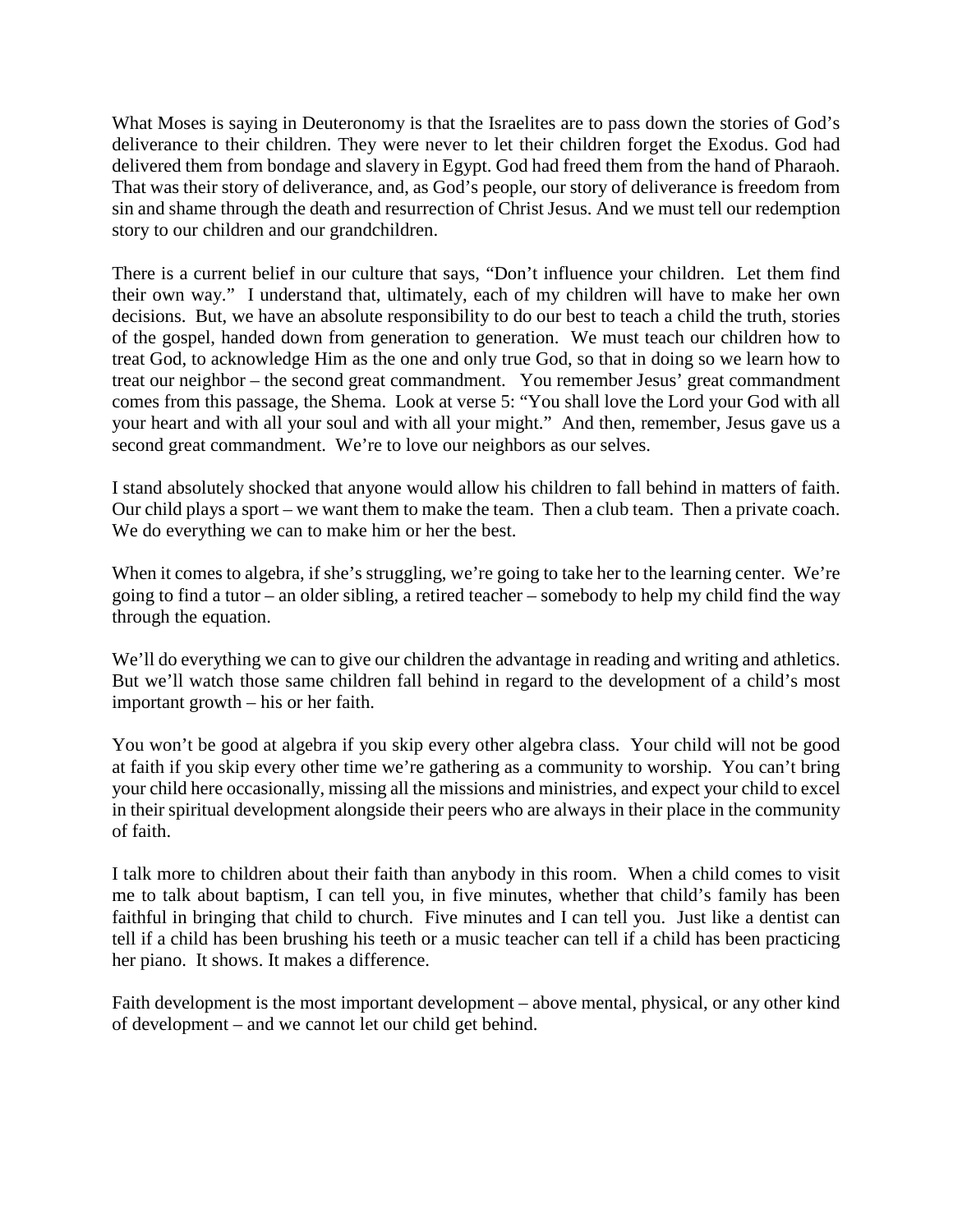The gift of a moral compass is not easily wrapped up and placed among the graduation gifts – it is developed over a lifetime – a lifetime in a family and a lifetime in a church, a family of faith. The child must be brought up hearing the stories and the ways of faith.

There is no substitute.

This week I did two funerals, and one of them was for Wilma Smith. I asked, "What was important to your mother?" Wilma's daughter, Callie, a member of First Baptist Church, said, "My mother didn't talk about church a lot. She didn't have to. We were in church every week. We had to be green or on our death bed to miss. We understood, not by her words, but by her way of life, the priority of this day and this people, this word, this faith."

My parents brought me to church every Sunday morning. Every Sunday night. And most Wednesday evenings. It was the rhythm of our family. I never awakened on a Sunday morning with the question, "Are we going to church?" on my mind. The question would never have occurred to me. The question did not exist. I would never even have thought to ask the question. It would have been just as ridiculous for me to say on Monday morning, "Mom, am I going to elementary school today?" And just like I'd be in Wade Hampton Elementary, with my math book in my hand on Monday, on Sunday I knew I'd be at Leawood Baptist Church with my Bible in my hand. There was no other activity on God's day that was more important than our family being with the people of God.

And I can promise you I have given my children what my father gave to me and what my grandfather gave to him. My children did not wake up this morning wondering whether or not they would be with the people of God. They would have felt empty and misplaced had they not been singing praises to their Lord and Savior today. It is the rhythm and fabric of their lives. And I can only trust and pray they will hand on what our family line has given to them – not only a love for God, but a love for God's people, the church.

Maybe you are here this morning and your parents didn't give you that. Maybe you're the first generation to start the tradition. It all starts somewhere. Look at Deuteronomy 6:20: "When your son asks you in time to come, saying, 'What do the testimonies and the statutes and the judgments mean which the Lord our God commanded you?' Then you shall say to your son, 'We were slaves to Pharaoh in Egypt, and the Lord brought us from Egypt with a mighty hand."

As part of the Phases ministry here at First Baptist Church, we give your children Bibles along the journey – a copy of the word of God that is appropriate for that phase of life. Recently, Rebecca Manchee, received her preteen Bible on Sunday, August 12, 2018. On Facebook, her mom, Amy, showed the Bibles Rebecca had received along her journey of faith.

Amy posted on Facebook: "Our youngest baby girl was gifted with her third Bible from FBC Amarillo this morning. Her first was a tiny pink New Testament and Psalms, presented to her in a diaper on the day of her birth by Mrs. Elaine Clark, loaded with the many preschool opportunities for her. The second was a complete Children's Bible presented to her by Pastor Howie at the beginning of her first grade year. Today our Children's Ministry, led by Mr. Cliff and Miss Sarah, gifted our sixth graders with a new Bible to guide them through their teen years, as today marks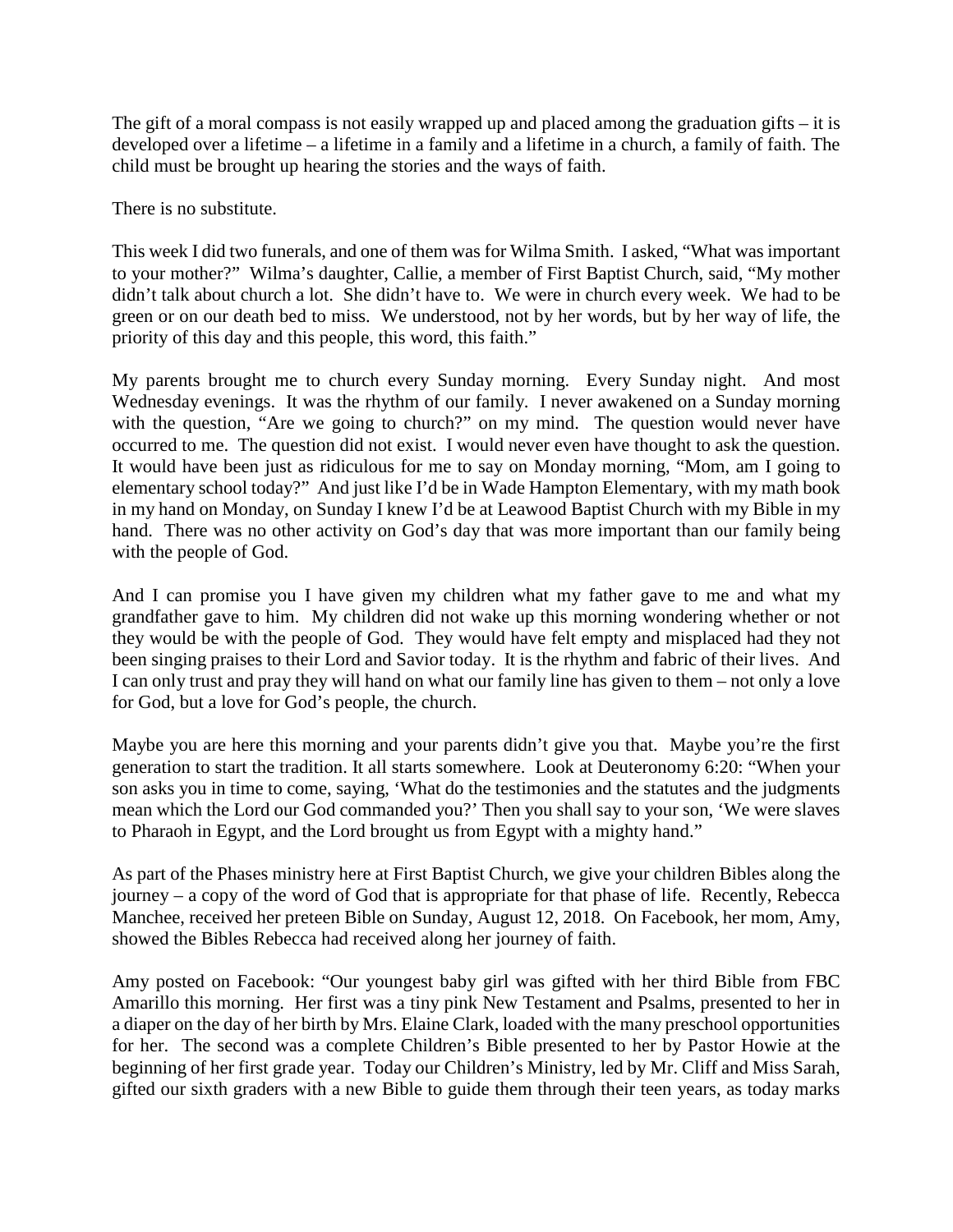their transition into seventh grade and our church's Student Ministry. In just six more short years, she will be gifted with her fourth Bible from FBC as she graduates from high school, to take her into her years beyond high school graduation. We love our FBC family and how well they help us grow our kids in their walk with our Lord. When we returned home from church today, we looked at each Bible. It was the perfect time to remind Rebecca how her church has loved her so very well, even from the time before she was born. I am so thankful for the gift of God's love, the gift of God's Word, the gift of these people who love us so well."

**In the early days of the Tennessee Valley Authority (TVA), a dilapidated log homestead had to be abandoned to make room for a lake behind the dam. A new home on the hillside had already been erected for the cabin's poor Appalachian family, but they refused to move into their beautiful new split-level ranch ("splanch," as they called it).**

**The day of the flooding arrived, but still the family refused to move. As the bulldozers were brought in, the Appalachian family brought out their shotguns. No amount of legal brandishings or bulldozer menacings would budge this family from their cabin.**

**Then someone from the TVA decided to try one last-ditch effort to end the stalemate. They called in a social worker to talk with the family and find out what their problem was. "We ain't goin' anywhere," the family announced to the social worker. "Nobody can make us. We're not budging no matter how many threats you make or how rundown our cabin may look to you!"**

**The social worker pleaded, "Help me to explain to the authorities why you won't move into your beautiful new home."**

**"See that fire over there?" the man asked, pointing to a blazing fire in the primitive hearth of the log cottage. "My grandpa built that fire over a hundred years ago," the man explained. "He never let it go out, for he had no matches and it was a long way to a neighbor's. Then my pa tended the fire, and since he died, I've tended it. None of us ever let it die, and I ain't a-going' to move away now and let grandpa's fire go out!"**

**This gave the social worker an idea. She arranged for a large apple butter kettle to be delivered to the home. She explained to the family that they could scoop up the live coals from the fire and carry them to the new home where they would then be poured out and fresh kindling added. In this way grandpa's fire need never go out. Would this be acceptable?**

**This Appalachian family huddled, and then agreed to move from their shack in the hollow to the new home on the hillside. But they wouldn't budge – until they could take with them the fire of their ancestors. (Leonard Sweet,** *A Cup of Coffee at the Soul Cafe***, Broadman and Holman Publishers, 1998, p. 82-83)**

Moses is saying, "To your sons, and to your sons' sons, teach them to love God with all their have – never let the fire go out."